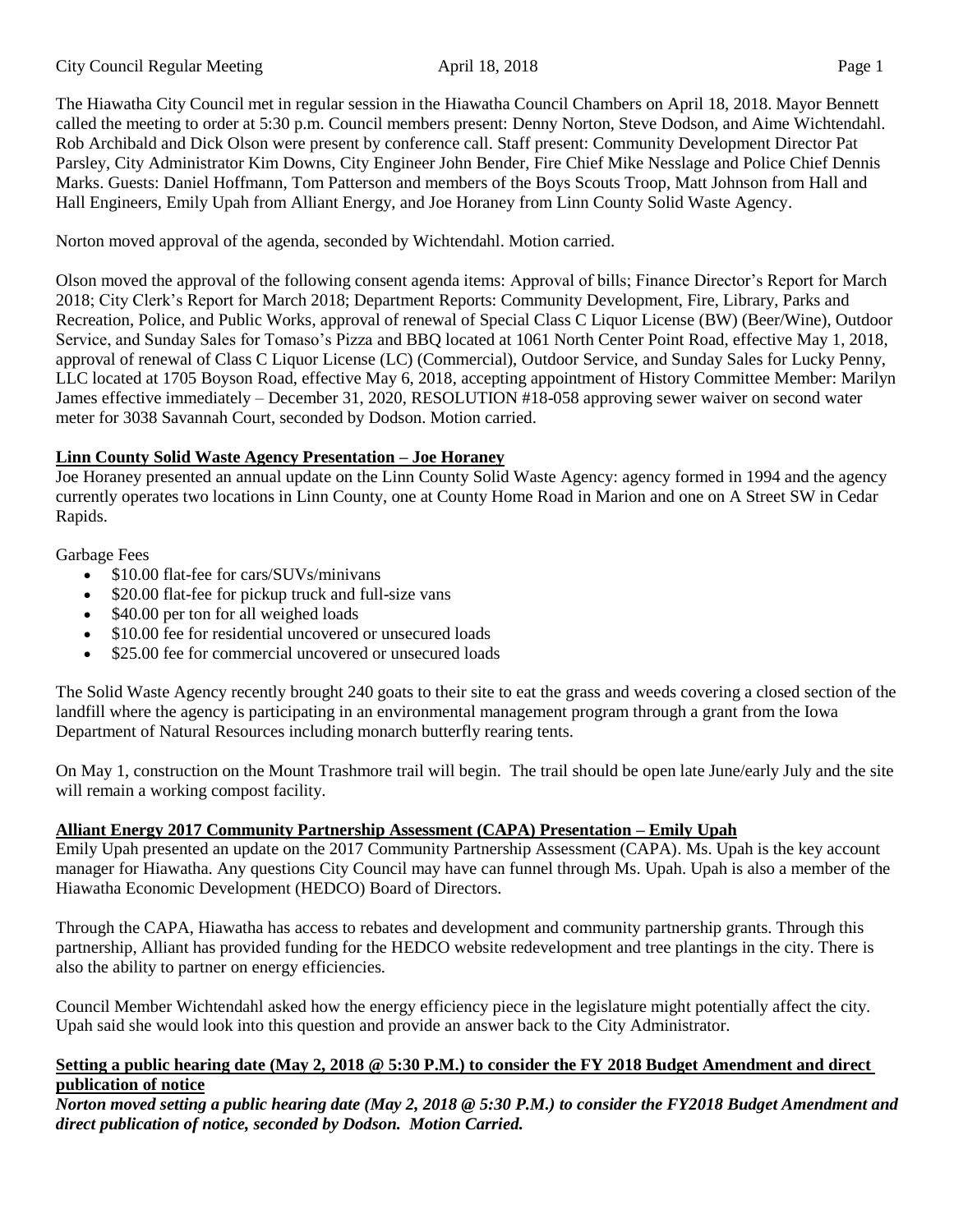### **2018 Emmons Street Reconstruction Project - setting a public hearing date (May 2, 2018 @ 5:30 P.M.) to consider the proposed plans, specifications, form of contract, and estimate of cost on file and direct publication of the notice to bidders**

Dodson presented RESOLUTION #18-059 setting a public hearing date (May 2, 2018 @ 5:30 P.M.) to consider the proposed plans, specifications, form of contract, and estimate of cost on file and direct publication of the notice to bidders for the 2018 Emmons Street Reconstruction Project, seconded by Wichtendahl. Roll call vote: AYES: Wichtendahl, Olson, Dodson, Norton, Archibald. NAYS: None. **RESOLUTION #18-059 adopted**

### **Setting a public hearing date (May 2, 2018 @ 5:30 p.m.) to consider amending Hiawatha Code of Ordinances Chapter 35 Fire Department amending §35.06 Firefighters Selected to allow the City Administrator to approve the Fire Chief's recommendation of volunteer fire and ambulance members**

Council Member Wichtendahl asked if the changes proposed to Chapter 35 would cut off City Council oversight.

City Administrator Downs said fire volunteers are very similar to an employee, and they are the only individuals that have to come to council for approval. This slows the hiring and training process down. The changes will not stop the presentation of the volunteers to City Council. The cap will remain at 75 volunteers. Downs continued to state this is really about the on-boarding process.

Council Member Wichtendahl stated she understands wanting to move the process along but she is against anything that removes City Council oversight.

Council Member Archibald said it is important to make sure the process is consistent across the departments and if this approval process is not required for other positions then it doesn't make sense to do it for fire volunteers.

Norton presented RESOLUTION #18-060 setting a public hearing date (May 2, 2018 @ 5:30 p.m.) to consider amending Hiawatha Code of Ordinances Chapter 35 Fire Department amending §35.06 Firefighters Selected to allow the City Administrator to approve the Fire Chief's recommendation of volunteer fire and ambulance members, seconded by Dodson. Roll call vote: AYES: Norton, Dodson, Wichtendahl, Olson, Archibald. NAYS: None. **RESOLUTION #18-060 adopted.**

**Setting a public hearing date (May 2, 2018 @ 5:30 P.M.) to consider amending Hiawatha Code of Ordinances Chapters to update to the 2018 International Code:**

### **Setting public hearing date to consider amending Chapter 97 Use of Public Sewers §97.02 Storm Sewer Connections by adding discharge requirements for sub-soil drains and roof drains**

Wichtendahl presented RESOLUTION #18-061 setting public hearing date (May 2, 2018 @ 5:30 p.m.) to consider amending Chapter 97 Use of Public Sewers §97.02 Storm Sewer Connections by adding discharge requirements for subsoil drains and roof drains, seconded by Dodson. Roll call vote: AYES: Dodson, Archibald, Norton, Olson, Wichtendahl. NAYS: None. **RESOLUTION #18-061 adopted.**

## **Setting public hearing date to consider amending Chapter 155 Building Code**

Dodson presented RESOLUTION #18-062 setting public hearing date (May 2, 2018 @ 5:30 p.m.) to consider amending Chapter 155 Building Code, seconded by Norton. Roll call vote: AYES: Olson, Wichtendahl, Archibald, Dodson, Norton. NAYS: None. **RESOLUTION #18-062 adopted.**

## **Setting public hearing date to consider amending Chapter 156 Plumbing Code**

Wichtendahl presented RESOLUTION #18-063 setting public hearing date (May 2, 2018 @ 5:30 p.m.) to consider amending Chapter 156 Plumbing Code, seconded by Dodson. Roll call vote: AYES: Archibald, Norton, Wichtendahl, Olson, Dodson. NAYS: None. **RESOLUTION #18-063 adopted.**

## **Setting public hearing date to consider amending Chapter 157 Electrical Code**

Norton presented RESOLUTION #18-064 setting public hearing date (May 2, 2018 @ 5:30 p.m.) to consider amending Chapter 157 Electrical Code, seconded by Wichtendahl. Roll call vote: AYES: Wichtendahl, Dodson, Norton, Archibald, Olson. NAYS: None. **RESOLUTION #18-064 adopted.**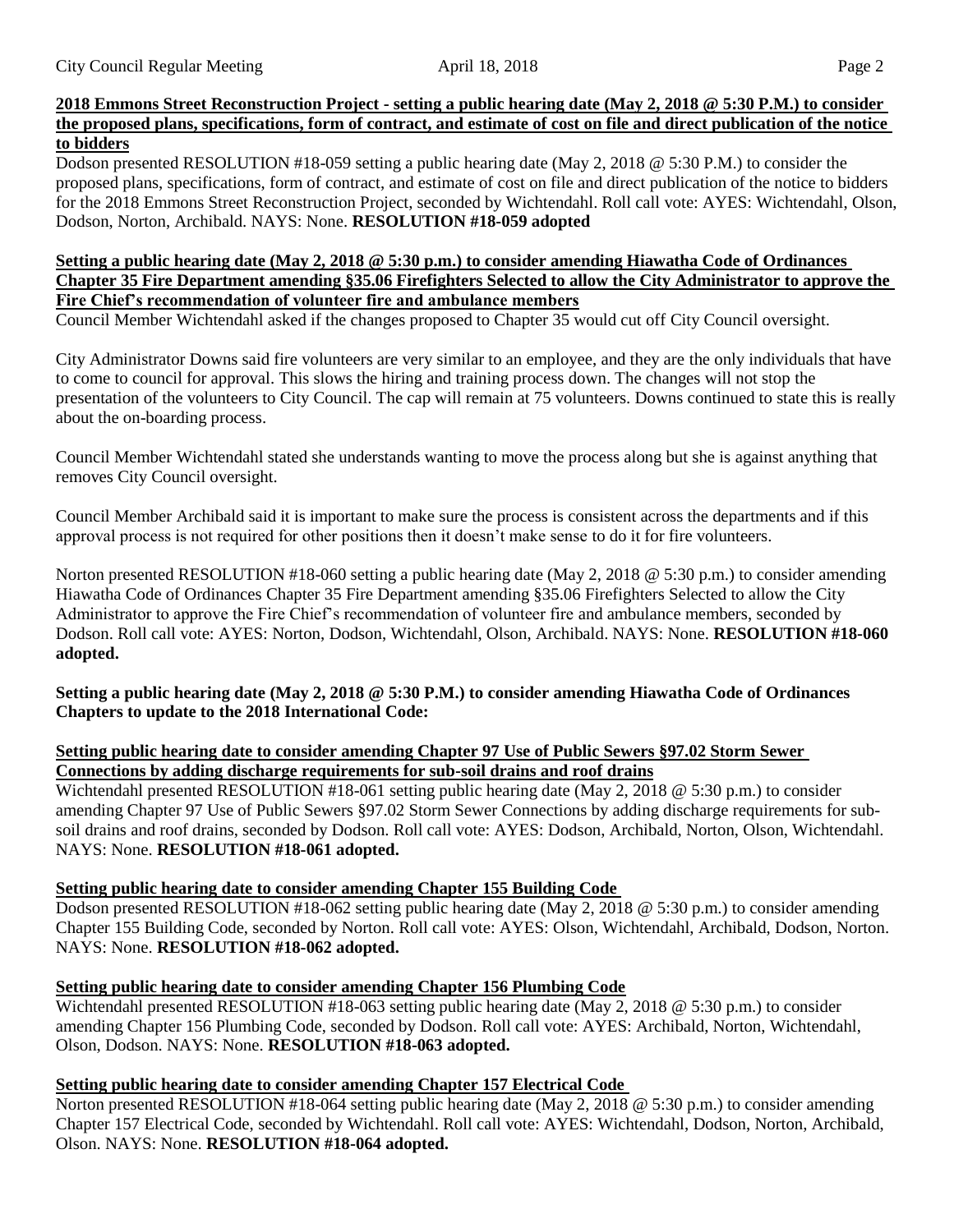# **Setting public hearing date to consider amending Chapter 158 Mechanical Code**

Dodson presented RESOLUTION #18-065 setting public hearing date (May 2, 2018 @ 5:30 p.m.) to consider amending Chapter 158 Mechanical Code, seconded by Wichtendahl. Roll call vote: AYES: Norton, Dodson, Olson, Wichtendahl, Archibald. NAYS: None. **RESOLUTION #18-065 adopted.**

## **Setting public hearing date to consider amending Chapter 159 Board of Appeals**

Wichtendahl presented RESOLUTION #18-066 setting public hearing date (May 2, 2018 @ 5:30 p.m.) to consider amending Chapter 159 Board of Appeals, seconded by Norton. Roll call vote: AYES: Dodson, Archibald, Norton, Wichtendahl, Olson. NAYS: None. **RESOLUTION #18-066 adopted.**

## **Setting public hearing date to consider amending Chapter 160 Fire Code**

Norton presented RESOLUTION #18-067 setting public hearing date (May 2, 2018 @ 5:30 p.m.) to consider amending Chapter 160 Fire Code, seconded by Wichtendahl. Roll call vote: AYES: Olson, Wichtendahl, Archibald, Dodson, Norton. NAYS: None. **RESOLUTION #18-067 adopted.**

## **Setting public hearing date to consider amending Chapter 164 Property Maintenance Code**

Norton presented RESOLUTION #18-068 setting public hearing date (May 2, 2018 @ 5:30 p.m.) to consider amending Chapter 164 Property Maintenance Code, seconded by Dodson. Roll call vote: AYES: Wichtendahl, Norton, Archibald, Olson, Dodson. NAYS: None. **RESOLUTION #18-068 adopted.**

### **Appointing Paying Agent, Note Registrar, and Transfer Agent, Approving the Paying Agent and Note Registrar and Transfer Agent Agreement and Authorizing the Execution of the Agreement**

Wichtendahl presented RESOLUTION #18-069 Appointing Paying Agent, Note Registrar, and Transfer Agent, Approving the Paying Agent and Note Registrar and Transfer Agent Agreement and Authorizing the Execution of the Agreement in connection with the \$2,475,000 General Obligation Capital Loan Notes, Series 2018, seconded by Dodson. Roll call vote: AYES: Wichtendahl, Norton, Archibald, Olson, Dodson. NAYS: None. **RESOLUTION #18-069 adopted.**

## **Approving and authorizing a form of Loan Agreement and authorizing and providing for the issuance, and levying a tax to pay the Notes; Approval of the Tax Exemption Certificate and Continuing Disclosure Certificate**

Wichtendahl presented RESOLUTION #18-070 approving and authorizing a form of Loan Agreement and authorizing and providing for the issuance of \$2,475,000 General Obligation Capital Loan Notes, Series 2018, and levying a tax to pay the Notes; Approval of the Tax Exemption Certificate and Continuing Disclosure Certificate, seconded by Dodson. Roll call vote: AYES: Dodson, Norton, Wichtendahl, Archibald, Olson. NAYS: None. **RESOLUTION #18-070 adopted.**

**Possible Closed Session as per Iowa Code 21.5(j) to discuss the possible purchase of particular real estate** *Wichtendahl moved entering into a closed session as per Iowa Code 21.5(j) to discuss the possible purchase of particular real estate at 5:57 P.M., seconded by Dodson. Roll call vote: AYES: Archibald, Dodson, Norton, Olson, Wichtendahl. NAYS: None. Motion carried.*

## *Wichtendahl moved to go out of closed session and entering into regular session at 6:07 P.M., seconded by Dodson. Roll call vote: AYES: Norton, Wichtendahl, Archibald, Dodson, Olson. NAYS: None. Motion carried.*

# **Discussion/Possible Action regarding possible purchase of particular real estate discussed in closed session**

Archibald presented RESOLUTION #18-071 authorizing staff to enter into an offer to buy real estate and acceptance agreement (Nonresidential) for property owned by Lisa M. Fenner, Judith M. Rogers and Sharon R. Taylor at a total purchase price of \$450,000, and payment as follows: \$5,000 to be held in escrow by the SELLERS with remaining amount of purchase price of \$445,000, to be paid in cash at the time of closing on or before June 29, 2018. This Resolution further authorizes the City Administrator to move forward with preparation of abstracts, title opinion, survey, and other closing documents, seconded by Olson. Roll call vote: AYES: Wichtendahl, Archibald, Dodson, Olson, Norton. NAYS: None. **RESOLUTION #18-071 adopted.**

There being no further discussion, Wichtendahl moved to adjourn at 6:11 P.M., seconded by Norton. Motion carried.